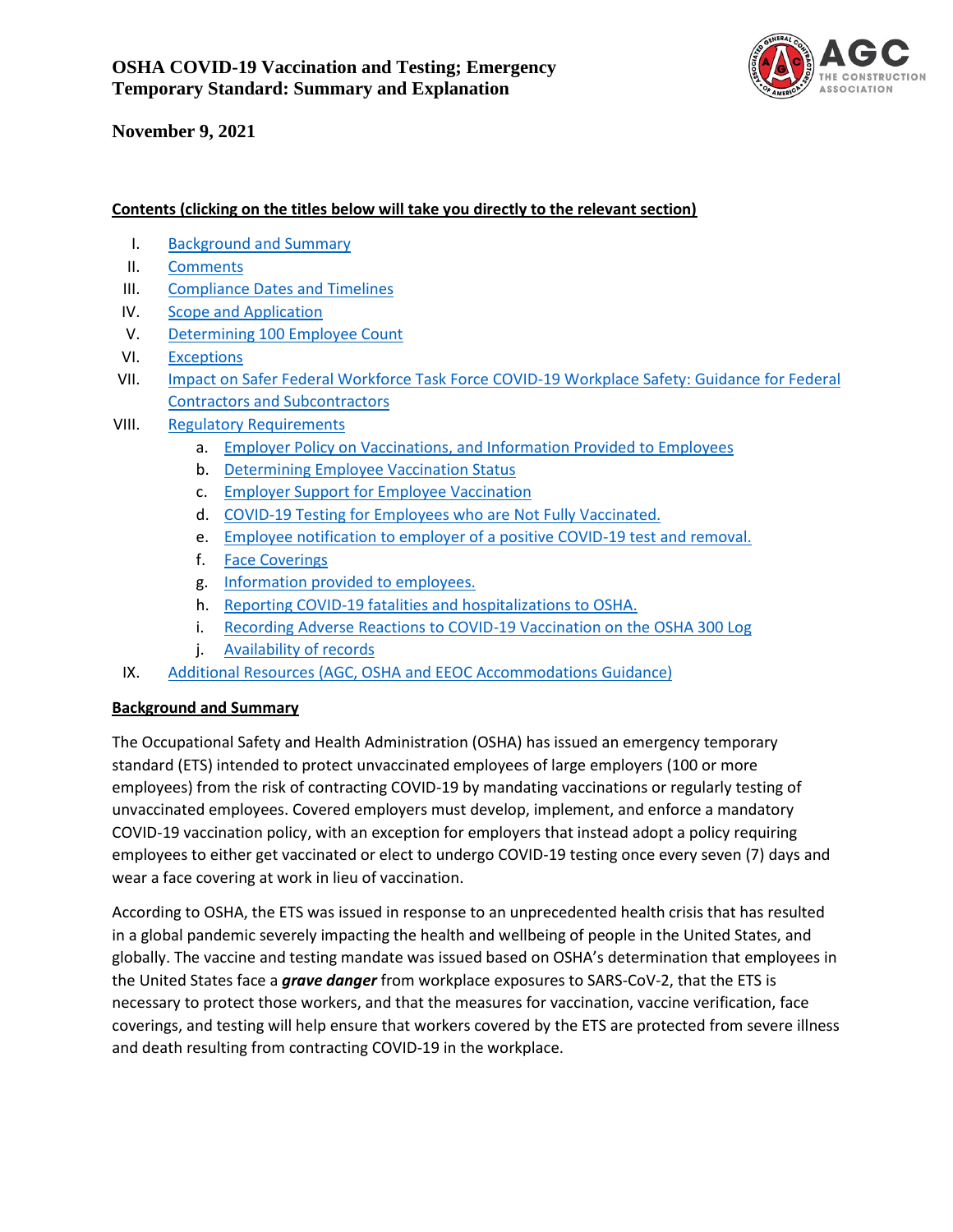

#### **Comments**

Although this ETS takes effect immediately, it also serves as a proposal under Section 6(b) of the OSH Act for a final standard. Accordingly, OSHA seeks comment on all aspects of this ETS and whether it should be adopted as a final standard. OSHA encourages commenters to explain why they support or oppose particular policy choices, and include any relevant studies, experiences, anecdotes or size determination.

Comments on the ETS are due by Monday, December 6, and AGC will be submitting comments accordingly to continue [raising concerns](https://www.agc.org/sites/default/files/Files/Govt%20Regulations%20and%20Executive%20Orders/AGC%20Letter%20to%20USDOL%20Sec.%20Walsh%20re%20Testing%20Mandate%209.18.21.pdf) previously expressed to administration officials. In addition, AGC will explore all options available to it to advocate for its members' interests.

#### <span id="page-1-0"></span>**Compliance Dates and Timelines**

The ETS has established two separate dates for compliance with the ETS of December 6, 2021 and January 4, 2022. The following are employers' compliance obligations for each set date:

- December 6, 2021:
	- o Employer Policy on Vaccinations, and Information Provided to Employees
	- o Determining Employee Vaccination Status
	- o Employer Support for Employee Vaccination
	- o Employee notification to employer of a positive COVID-19 Test and Removal
	- o Face Coverings for Unvaccinated Employees
	- o Information Provided to Employees.
	- o Reporting COVID-19 fatalities and hospitalizations to OSHA.
	- o Maintaining Medical Records
- January 4, 2022:
	- o COVID-19 Testing for Employees who are Not Fully Vaccinated.

The ETS will be in effect for six months. After such time, OSHA will determine if the standard should be made a permanent rule. Where OSHA finds a grave danger from the virus no longer exists for the covered workforce (or some portion thereof), or new information indicates a change in measures necessary to address the grave danger, OSHA will update the ETS, as appropriate.

*NOTE*: This same timeline applies to employers covered by the previously announced federal government contractor vaccination mandate.

#### <span id="page-1-1"></span>**Scope and Application**

The emergency temporary standard ETS applies to all employers that have a total of at least 100 employees at any time the ETS is in effect. The ETS covers employers in all workplaces that are under OSHA's authority and jurisdiction, including industries as diverse as manufacturing, retail, delivery services, warehouses, meatpacking, agriculture, *construction*, logging, maritime, and healthcare, with the exception of healthcare and healthcare support industry sectors, which have their own COVID-19 ETS.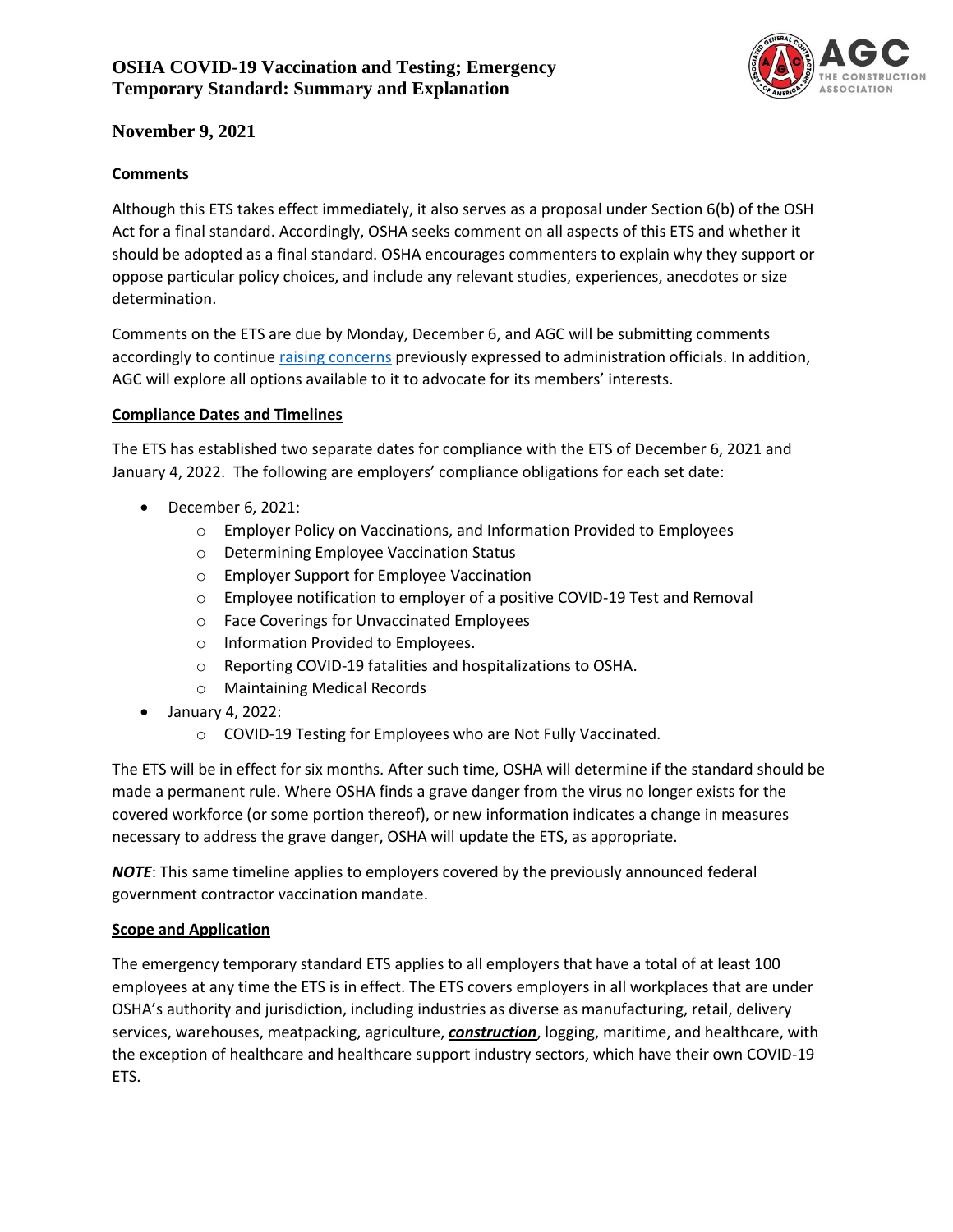

#### <span id="page-2-0"></span>**Determining 100 Employee Count**

The applicability of this ETS is based on the size of an employer, in terms of number of employees, rather than on the type or number of workplaces. In determining the number of employees, employers must include all employees across all of their U.S. locations, regardless of employees' vaccination status or where they perform their work.

On a typical multi-employer worksite such as a construction site, each company represented – the host employer, the general contractor, and each subcontractor – would only need to count its own employees, and the host employer and general contractor would not need to count the total number of workers at each site.

In scenarios in which employees of a staffing agency are placed at a host employer location, only the staffing agency would count these jointly employed workers for purposes of the 100-employee threshold for coverage under this ETS. For a single corporate entity with multiple locations, all employees at all locations are counted for purposes of the 100-employee threshold for coverage under this ETS.

*NOTE*: Once an employer has come within the scope of the ETS, the standard continues to apply for the remainder of the time the standard is in effect, regardless of fluctuations in the size of the employer's workforce. For example, an employer that has 103 employees on the effective date of the standard, but then loses four within the next month, would continue to be covered by the ETS.

#### <span id="page-2-1"></span>**Exceptions**

The ETS provides that, even where the standard applies to a particular employer, its requirements do not apply to employees:

- Who do not report to a workplace where other individuals such as coworkers or customers are present;
- While working from home; or
- Who work exclusively outdoors.

OSHA intends these provisions to exempt workplace settings where workers do not interact indoors with other individuals, and to exempt work performed in the employee's home regardless of whether other individuals may be present in the home.

According to OSHA, on a construction site, workers inside a partially complete structure are not truly outdoors, and some individuals on a construction site may spend significant amounts of time in a construction trailer where other individuals are present. Workers at outdoor locations may also routinely share work vehicles. These indoor exposures could account for COVID-19 clusters among employees at worksites otherwise characterized as being outdoors. And employees whose outdoor time is interrupted by the indoor periods will still be subject to the requirements in this ETS.

However, if an employee works outdoors for the duration of every workday except for insignificant use of indoor spaces where other individuals may be present – such as a multi-stall bathroom or an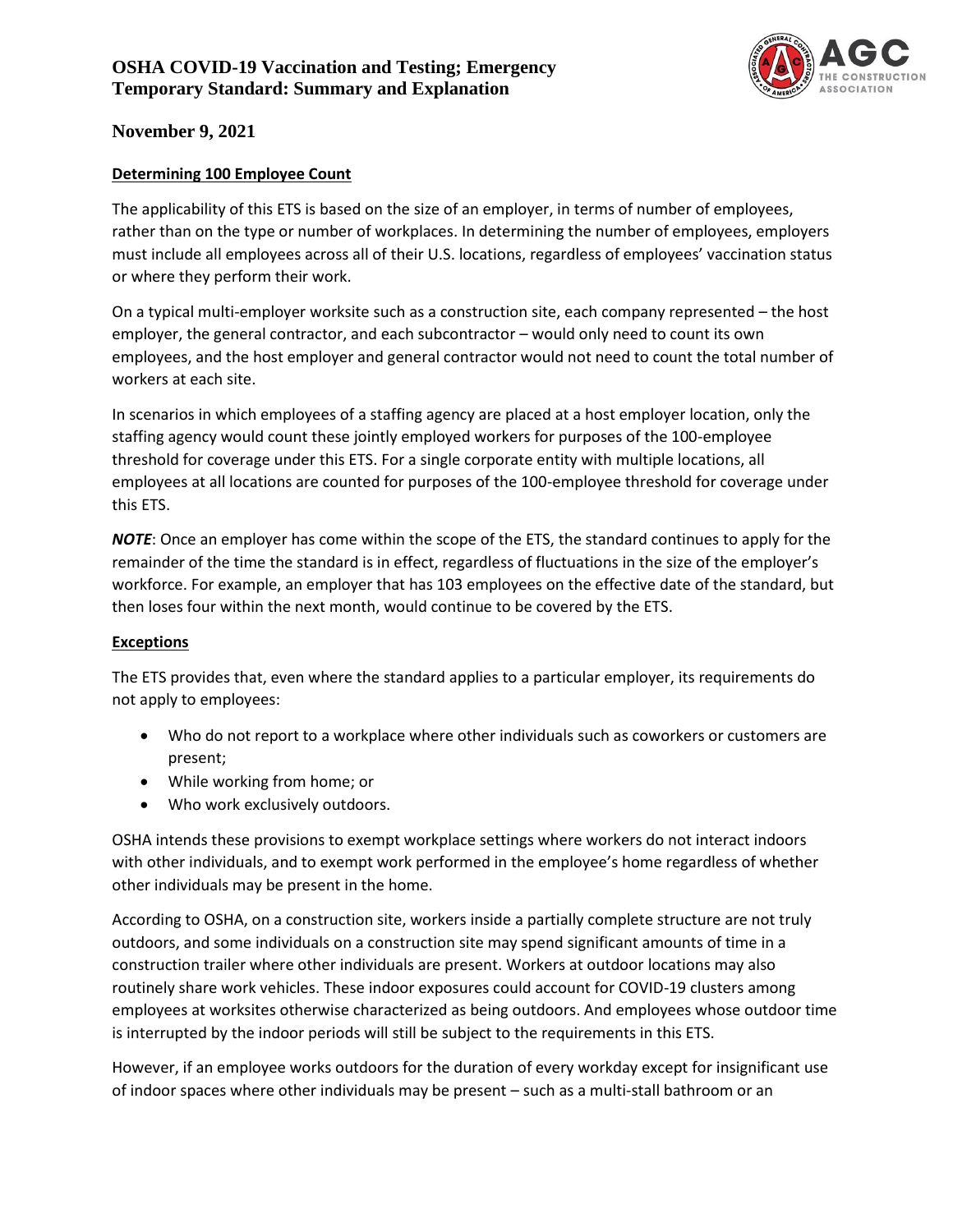# **OSHA COVID-19 Vaccination and Testing; Emergency Temporary Standard: Summary and Explanation**



# **November 9, 2021**

administrative office – that employee would be considered to work exclusively outdoors and covered by the exemption as long as time spent indoors is brief, or occurs exclusively in the employee's home (e.g., a lunch break at home).

Extremely brief periods of indoor work would not normally expose employees to a high risk of contracting COVID-19; however, OSHA will look at cumulative time spent indoors to determine whether that time is de minimis. Thus, if there are several brief periods in a day when an employee goes inside, OSHA will total those periods of time when determining whether the exception for exclusively outdoors work applies.

Finally, to qualify for this exception, the employee's work must truly occur "outdoors," which would not include buildings under construction where substantial portions of the structure are in place, such as walls and ceiling elements that would impede the natural flow of fresh air at the worksite.

# <span id="page-3-0"></span>**Impact on Safer Federal Workforce Task Force COVID-19 Workplace Safety: Guidance for Federal Contractors and Subcontractors**

This ETS does not apply to workplaces covered by the Safer Federal Workforce Task Force COVID-19 Workplace Safety: Guidance for Federal Contractors and Subcontractors.

With limited exceptions, such as where a medical condition, disability, or sincerely held religious belief would prevent an employee from complying with certain provisions, those guidelines require covered contractors to ensure that all covered contractor employees:

- Are fully vaccinated by January 4, 2022;
- Follow CDC guidelines for masks and physical distancing, including masking and distancing requirements based on the employee's vaccination status and the level of community transmission of COVID-19 where the workplace is located; and
- Designate a person to coordinate COVID-19 workplace safety efforts at covered workplaces. Because covered contractor employees are already covered by the protections in those guidelines, OSHA has determined that complying with this standard in addition to the federal contractor guidelines is not necessary to protect covered contractor employees from a grave danger posed by COVID-19.

Although there may be some respects in which the OSHA standard is somewhat more protective, such as providing paid leave for vaccination, the federal contractor guidelines are somewhat more protective in other respects, such as requiring vaccination for everyone who does not have a right to an accommodation rather than allowing employees to submit to testing in lieu of vaccination.

<span id="page-3-1"></span>In essence, they are similar but slightly different schemes that provide roughly equivalent protection, and OSHA has determined that imposing a second set of similar protections on covered federal contractors by subjecting them to this ETS in addition to the federal contractor guidance is unnecessary at this time to reduce a grave danger to covered contractor employees from COVID-19.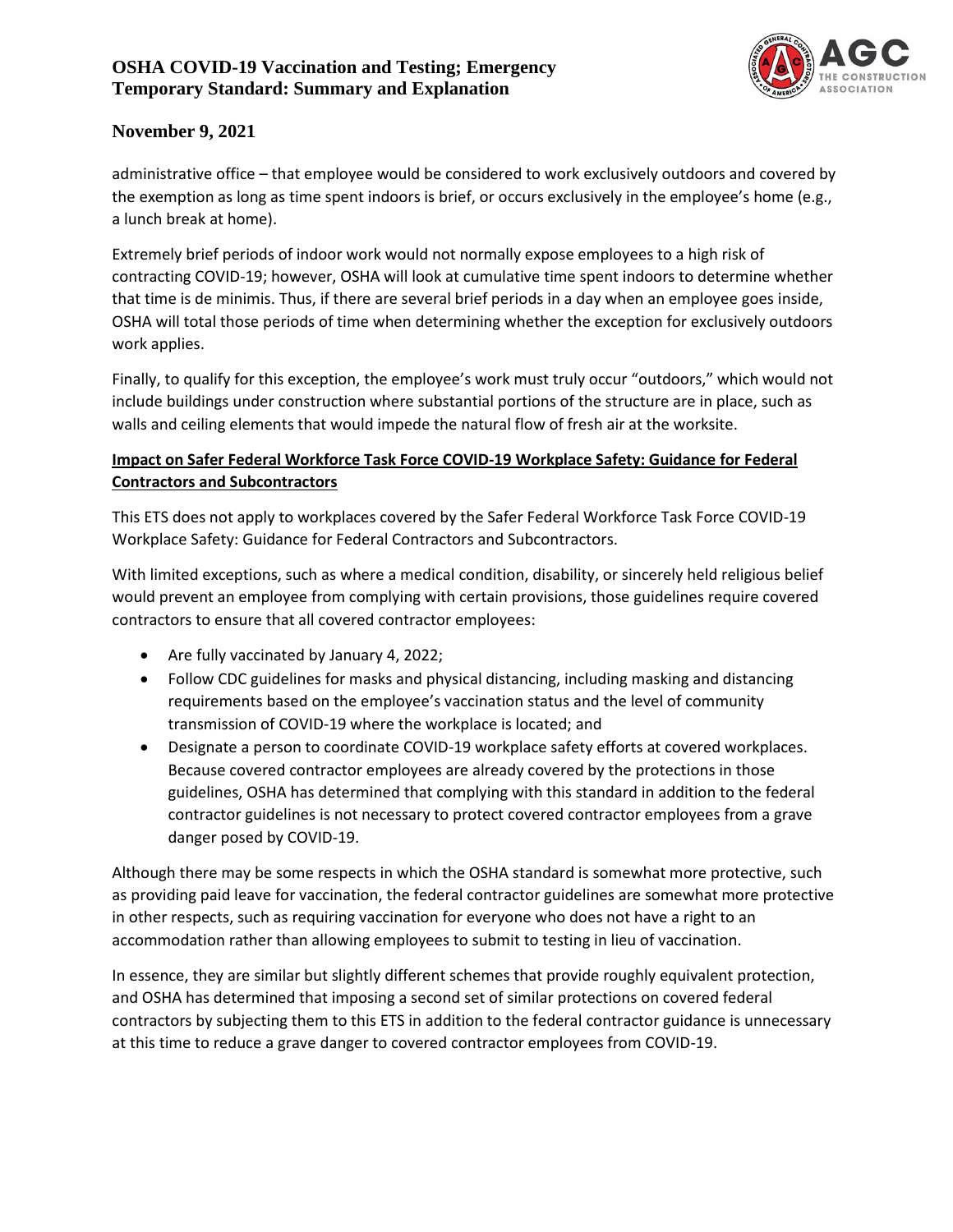# **OSHA COVID-19 Vaccination and Testing; Emergency Temporary Standard: Summary and Explanation**



## **November 9, 2021**

#### **Regulatory Requirements**

<span id="page-4-0"></span>• Employer Policy on Vaccinations, and Information Provided to Employees

The ETS specifies that employers must establish and implement a written mandatory vaccination policy [\(OSHA Mandatory Vaccination Policy Template\)](https://www.osha.gov/sites/default/files/covid-19-ets2-sample-mandatory-vaccination-policy.docx). The employer is exempted from this requirement only if the employer establishes and implements a written policy allowing any employee not subject to a mandatory vaccination policy to either choose to be fully vaccinated against COVID-19 or to provide proof of testing for COVID-19 once every seven (7) days and to wear a face covering while in the workplace (OSHA COVID-19 Vaccination, Testing [and Face Covering Policy Template\)](https://www.osha.gov/sites/default/files/covid-19-ets2-sample-employee-choice-vaccination-policy.docx). The ETS also requires the employer to inform each employee, in a language and at a literacy level the employee understand about:

- o The requirements of the ETS as well as any employer policies and procedures established to implement the ETS;
- o COVID-19 vaccine efficacy, safety, and the benefits of being vaccinated;
- $\circ$  The requirements of 29 CFR 1904.35(b)(1)(iv) and Section 11(c) of the OSH Act; and
- o The prohibitions of 18 U.S.C. 1001 and Section 17(g) of the OSH Act.

Under the ETS, the employer, with certain exceptions specified in the ETS, must ensure that each employee who is not fully vaccinated wears a face covering when indoors and when occupying a vehicle with another person for work purposes.

The ETS does not require, nor does it prohibit, the employer to pay for any costs associated with face coverings (although employer payment for face coverings may be required by other laws, regulations, or collective bargaining agreements or other collectively negotiated agreements). However, the employer must permit the employee to wear a respirator instead of a face covering whether required or not. In addition, the employer may provide respirators or face coverings to the employee, even if not required. In such circumstances, where the employer provides respirators, the employer must also comply with the OSHA mini-respiratory protection program (§ 1910.504).

**NOTE**: A mandatory vaccination policy is an employer policy requiring each employee to be fully vaccinated. Such a policy must require vaccination of all employees, other than those employees who fall into one of three categories:

- o Those who cannot receive a vaccine due to a medical condition,
- o Those for whom medical necessity requires a delay in vaccination, or
- $\circ$  Those who are legally entitled to a reasonable accommodation under federal civil rights laws because they have a disability or sincerely held religious beliefs, practices, or observances that conflict with the vaccination requirement. The policy must also require all new employees to be vaccinated as soon as practicable.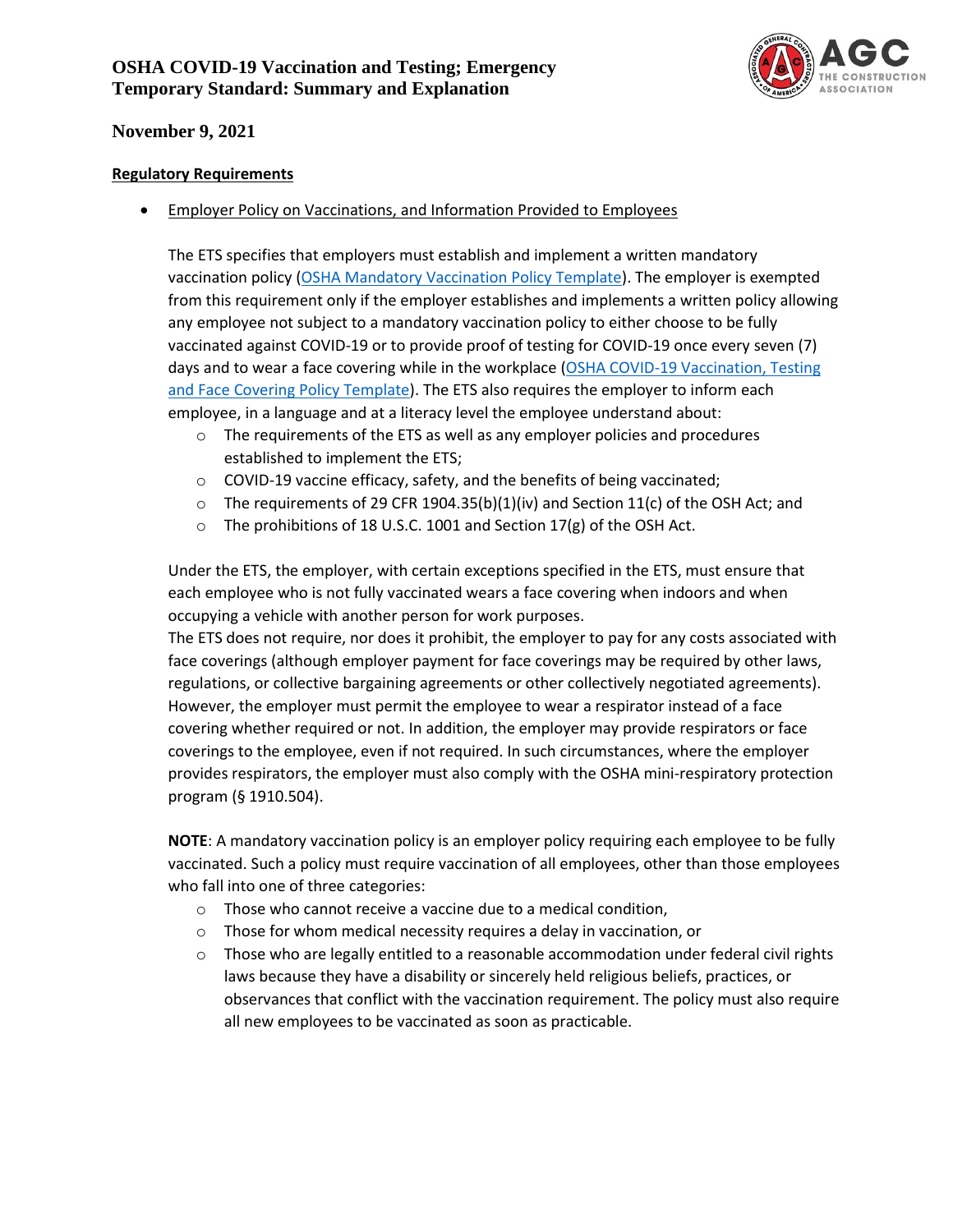

<span id="page-5-0"></span>• Determining Employee Vaccination Status

Employers who fall under the scope or the ETS must determine the vaccination status of each employee. This determination must include whether the employee is fully vaccinated, which is two weeks after the full required vaccine course is completed. The employer must require each vaccinated employee to provide acceptable proof of vaccination status, including whether they are fully or partially vaccinated. Acceptable proof of vaccination status is:

- o The record of immunization from a health care provider or pharmacy;
- o A copy of the COVID-19 Vaccination Record Card;
- o A copy of medical records documenting the vaccination;
- $\circ$  A copy of immunization records from a public health, state, or tribal immunization information system; or
- $\circ$  A copy of any other official documentation that contains the type of vaccine administered, date(s) of administration, and the name of the health care professional(s) or clinic site(s) administering the vaccine(s).

In instances where an employee is unable to produce acceptable proof of vaccination, per above, a signed and dated statement by the employee, **subject to criminal penalties for knowingly providing false information**:

- $\circ$  Attesting to their vaccination status (fully vaccinated or partially vaccinated); and
- $\circ$  Attesting that they have lost and are otherwise unable to produce proof required by the ETS.

The employee's statement must:

- Attest to their vaccination status (fully vaccinated or partially vaccinated);
- Attest that they have lost or are otherwise unable to produce proof required by the standard; and
- Include the following language: "I declare (or certify, verify, or state) that this statement about my vaccination status is true and accurate. I understand that knowingly providing false information regarding my vaccination status on this form may subject me to criminal penalties."

Employees who attest to their vaccination status should, to the best of their recollection, include the following information in their attestation:

- The type of vaccine administered;
- Date(s) of administration; and
- The name of the health care professional(s) or clinic site(s) administering the vaccine(s).

Any employee who does not provide one of the acceptable forms of proof of vaccination status must be treated as not fully vaccinated for the purpose of the ETS.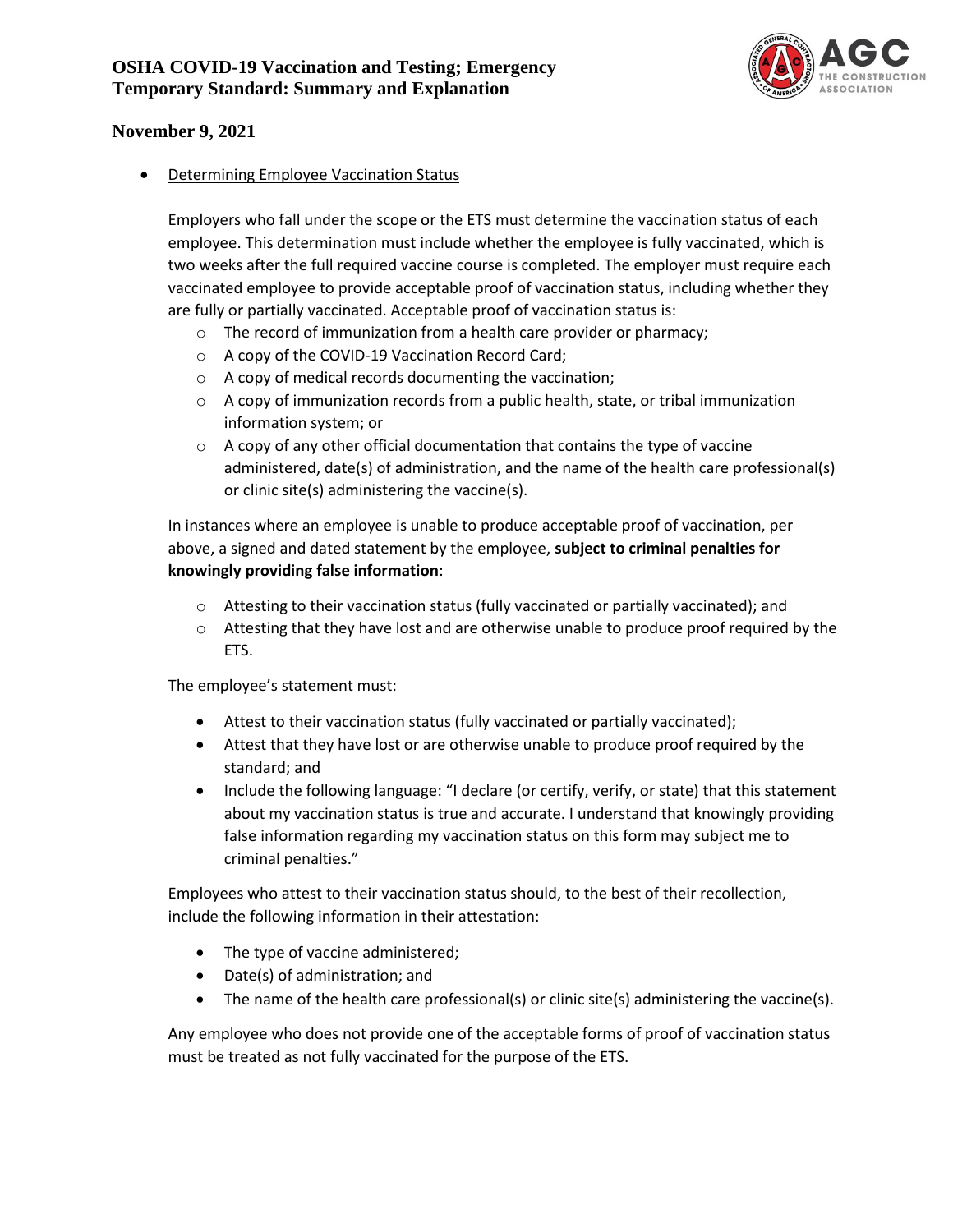

Employers must maintain a record of each employee's vaccination status and must preserve acceptable proof of vaccination for each employee who is fully or partially vaccinated. Employers must also maintain a roster of each employee's vaccination status. These records and roster are considered to be employee medical records and must be maintained as such records in accordance with 29 CFR 1910.1020 and must not be disclosed except as required or authorized by the ETS or other federal law. These records and roster are not subject to the retention requirements of 29 CFR 1910.1020(d)(1)(i) but must be maintained and preserved while the ETS remains in effect.

Finally, when an employer has ascertained employee vaccination status prior to the effective date of this section through another form of attestation or proof, and retained records of that ascertainment, the employer is exempt from the *determining the vaccination status of employee* requirements of the ETS only for each employee whose fully vaccinated status has been documented prior to the effective date of this section. An employer's records of ascertainment of vaccination status for each such person constitute acceptable proof of vaccination.

OSHA will exercise enforcement discretion where employers have made a good faith effort to implement a mandatory vaccination policy and have reached fully vaccinated status for the vast majority of covered employees.

When determining employers' good faith efforts to vaccinate their entire workforce, OSHA will consider the extent of the work force that is fully vaccinated and the steps the employer has taken to protect unvaccinated workers. For example, discretion would be appropriate at:

- worksites where almost all workers are vaccinated (e.g., approximately 95%) and the remaining unvaccinated workers have limited to no contact with others;
- worksites with only a small portion of unvaccinated workers, when those who are unvaccinated have had the first dose and are scheduled to receive the final requisite dose; or
- establishments with high employee turnover rates, and where consistent efforts are made to ensure that new employees are promptly incorporated into the employer's vaccination policy.

### <span id="page-6-0"></span>• Employer Support for Employee Vaccination

The employer must support COVID-19 vaccination by providing:

- o Time for vaccination. The employer must:
	- Provide a reasonable amount of time to each employee for each of their primary vaccination series dose(s); and
	- Provide up to 4 hours paid time, including travel time, at the employee's regular rate of pay for this purpose.
- $\circ$  Time for recovery. The employer must provide "reasonable" time and paid sick leave to recover from side effects experienced following any vaccination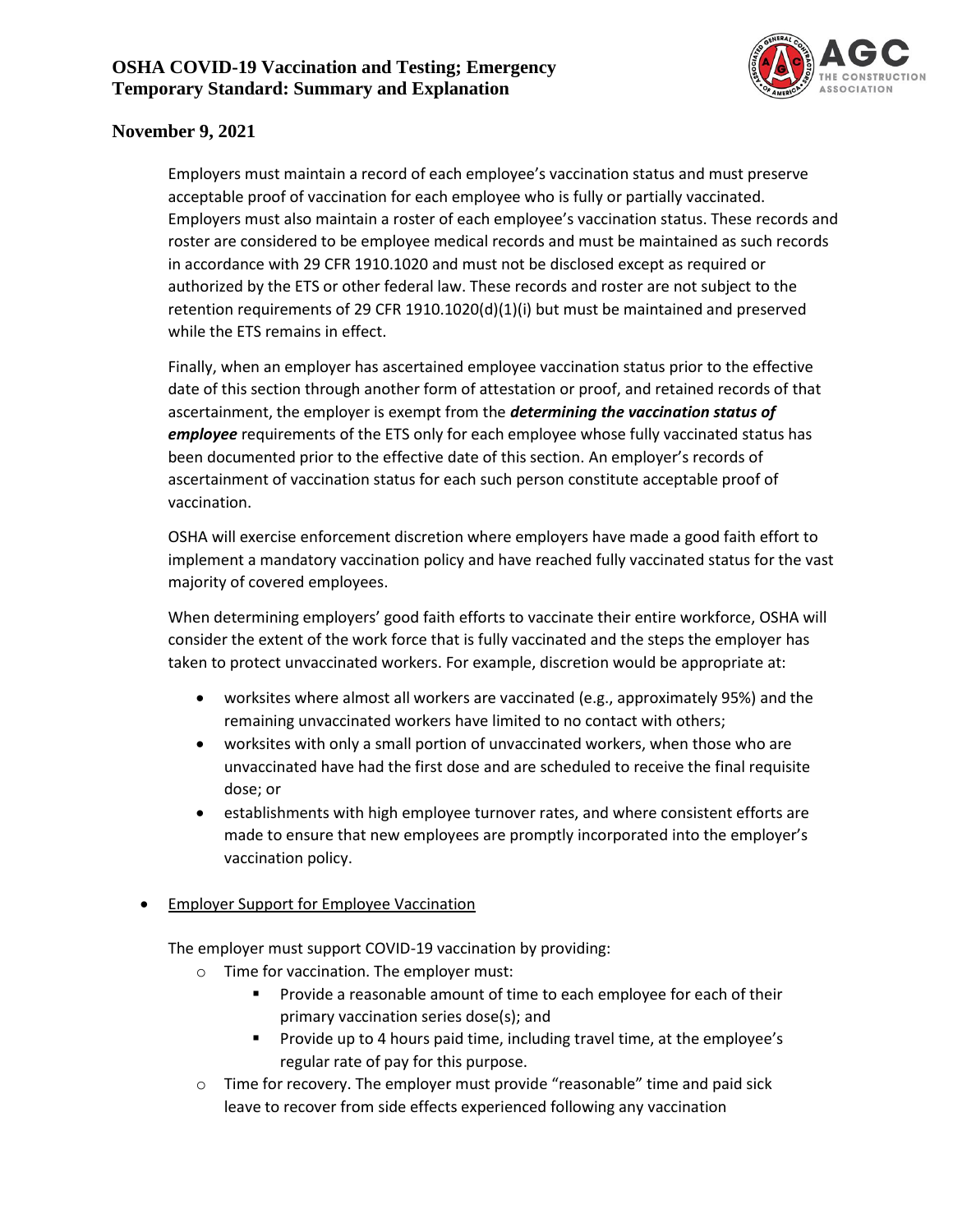

series dose to each employee for each dose. Employers may require employees to use paid sick leave benefits otherwise provided by the employer to offset these costs, if available.

**NOTE**: The ETS does not specify what constitutes a "reasonable" time to recover from side effects following and vaccination series dose, but OSHA notes in the preamble to the ETS that the average length of absence for recovery is about two days.

Under the ETS, fully vaccinated means:

- o A person's status 2 weeks after completing primary vaccination with a COVID-19 vaccine with, if applicable, at least the minimum recommended interval between doses in accordance with the approval, authorization, or listing that is: (A) approved or authorized for emergency use by the FDA; (B) listed for emergency use by the World Health Organization (WHO); or (C) administered as part of a clinical trial at a U.S. site, if the recipient is documented to have primary vaccination with the "active" (not placebo) COVID-19 vaccine candidate, for which vaccine efficacy has been independently confirmed (e.g., by a data and safety monitoring board), or if the clinical trial participant from the U.S. site had received a COVID-19 vaccine that is neither approved nor authorized for use by FDA but is listed for emergency use by WHO;
- $\circ$  A person's status 2 weeks after receiving the second dose of any combination of two doses of a COVID-19 vaccine that is approved or authorized by the FDA, or listed as a two-dose series by the WHO (i.e., heterologous primary series of such vaccines, receiving doses of different COVID-19 vaccines as part of one primary series). The second dose of the series must not be received earlier than 17 days (21 days with a 4 day grace period) after the first dose.
- $\circ$  Booster shots and additional doses are not included in the definition of fully vaccinated under the ETS. Therefore, an employer is not required to obtain vaccination-related information beyond what is considered necessary to demonstrate that the employee is fully vaccinated as defined by the ETS.

**NOTE:** If an employee chooses to receive the vaccine outside of work hours, OSHA does not require employers to grant paid time to the employee for the time spent receiving the vaccine during non-work hours (although other laws may include additional requirements for employers, such as those addressing reasonable accommodations or exemptions).

<span id="page-7-0"></span>• COVID-19 Testing for Employees who are Not Fully Vaccinated.

The ETS requires the employer to ensure that each employee who is not fully vaccinated do the following:

- $\circ$  An employee who reports at least once every 7 days to a workplace where other individuals, such as coworkers or customers, are present:
	- Must be tested for COVID-19 at least once every 7 days; and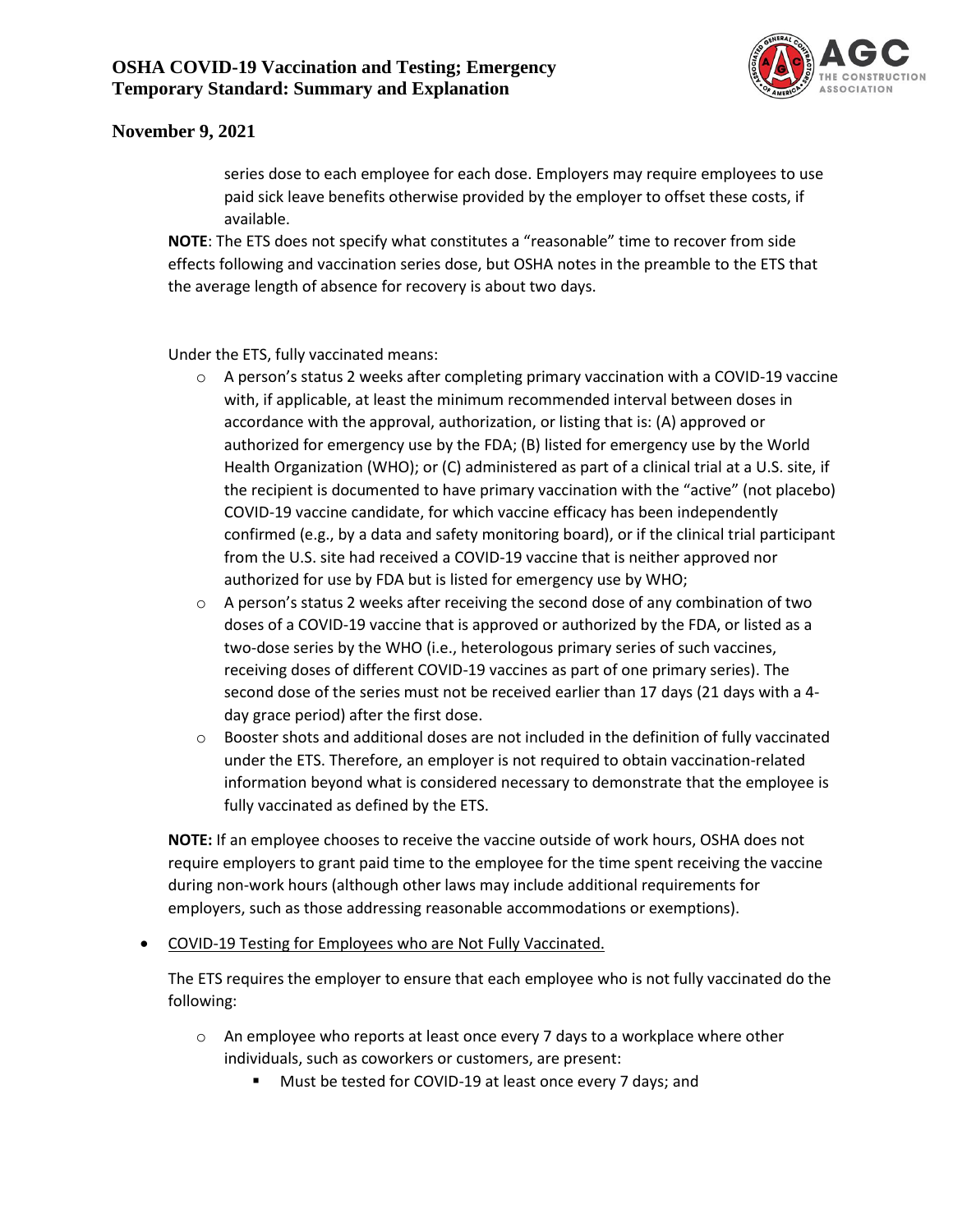

- Must provide documentation of the most recent COVID-19 test result to the employer no later than the 7th day following the date on which the employee last provided a test result.
- $\circ$  An employee who does not report during a period of 7 or more days to a workplace where other individuals, such as coworkers or customers, are present (e.g., teleworking for two weeks prior to reporting to a workplace with others):
	- Must be tested for COVID-19 within 7 days prior to returning to the workplace; and
	- Must provide documentation of that test result to the employer upon return to the workplace.

If an employee does not provide documentation of a COVID-19 test result as required by the ETS, the employer must keep that employee removed from the workplace until they provide a test result. In addition, when an employee has received a positive COVID-19 test or has been diagnosed with COVID-19 by a licensed healthcare provider, the employer must not require that employee to undergo COVID-19 testing for 90 days following the date of their positive test or diagnosis.

Finally, the employer must maintain a record of each test result provided by each employee or obtained during tests conducted by the employer. These records are considered to be employee medical records and must be maintained as such records in accordance with 29 CFR 1910.1020 and must not be disclosed except as required or authorized by this section or other federal law. These records are not subject to the retention requirements of 29 CFR 1910.1020(d)(1)(i) but must be maintained and preserved while this section remains in effect.

Employees who are *partially vaccinated* are also required to be tested once every seven (7) days until they are fully vaccinated. Those receiving the J&J vaccine will require two weeks of testing after the single shot, employees who received the Pfizer-BioNTech Vaccine will require five (5) weeks of testing (three (3) weeks between shots and two (2) weeks following the second shot), and Moderna recipients require six (6) weeks of testing four (4) weeks between shots and two (2) weeks following the second shot).

The ETS does not require the employer to pay for any costs associated with testing (cost of test or time required to get tested); however, employer *payment for testing may be required by other laws, regulations, or collective bargaining agreements.* The ETS does not require the employer to provide paid time off to any employee for removal as a result of the employee's refusal/failure to provide documentation of a COVID-19 test result as required by the ETS.

According to OSHA, the use of antigen testing should not result in an inability to provide the employer with test results in a timely fashion. However, the agency recognizes that where the employee or employer uses an off-site laboratory for testing, there may be delays beyond the employee's or employer's control. In the event that there is a delay in the laboratory reporting results and the employer permits the employee to continue working, OSHA will look at the pattern and practice of the individual employee or the employer's testing verification process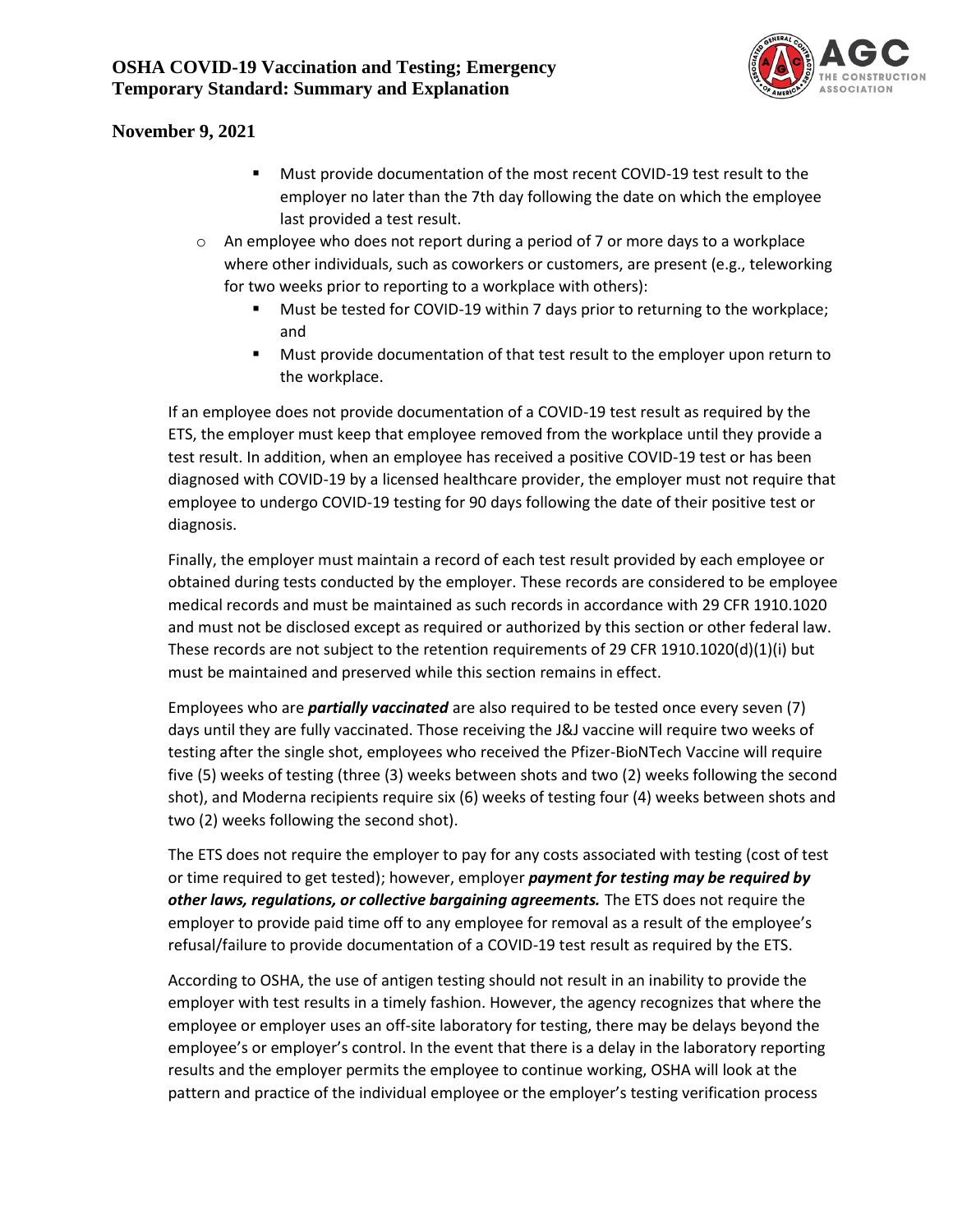

and consider refraining from enforcement where the facts show good faith in attempting to comply with the standard.

**Acceptable tests:** A "COVID-19 test" means a test for SARS-CoV-2 that is: (1) cleared, approved, or authorized, including in an Emergency Use Authorization (EUA), by the U.S. Food and Drug Administration (FDA) to detect current infection with the SARS-CoV-2 virus (e.g., a viral test); (2) administered in accordance with the authorized instructions; and (3) not both self-administered and self-read unless observed by the employer or an authorized telehealth proctor. Examples of tests that satisfy this requirement include tests with specimens that are processed by a laboratory (including home or on-site collected specimens which are processed either individually or as pooled specimens), proctored over-the-counter tests, point of care tests, and tests where specimen collection and processing is either done or observed by an employer.

<span id="page-9-0"></span>• Employee notification to employer of a positive COVID-19 test and removal.

Regardless of COVID-19 vaccination status or any COVID-19 testing required by the ETS, the employer must:

- $\circ$  Require each employee to promptly notify the employer when they receive a positive COVID-19 test or are diagnosed with COVID-19 by a licensed healthcare provider; and
- $\circ$  Immediately remove from the workplace any employee who receives a positive COVID-19 test or is diagnosed with COVID-19 by a licensed healthcare provider and keep the employee removed until the employee:
	- Receives a negative result on a COVID-19 nucleic acid amplification test (NAAT) following a positive result on a COVID-19 antigen test if the employee chooses to seek a NAAT test for confirmatory testing;
	- Meets the return-to-work criteria in CDC's "Isolation Guidance"; or
	- Receives a recommendation to return to work from a licensed healthcare provider.

The ETS does not require employers to provide paid time off to any employee for removal from the workplace as a result of a positive COVID-19 test or diagnosis of COVID-19; however, paid time off may be required by other laws, regulations, or collective bargaining agreements or other collectively negotiated agreements.

### <span id="page-9-1"></span>**Face Coverings**

The employer must ensure that each employee who is not fully vaccinated wears a face covering when indoors and when occupying a vehicle with another person for work purposes, except:

- $\circ$  When an employee is alone in a room with floor to ceiling walls and a closed door.
- $\circ$  For a limited time while the employee is eating or drinking at the workplace or for identification purposes in compliance with safety and security requirements.
- o When an employee is wearing a respirator or facemask.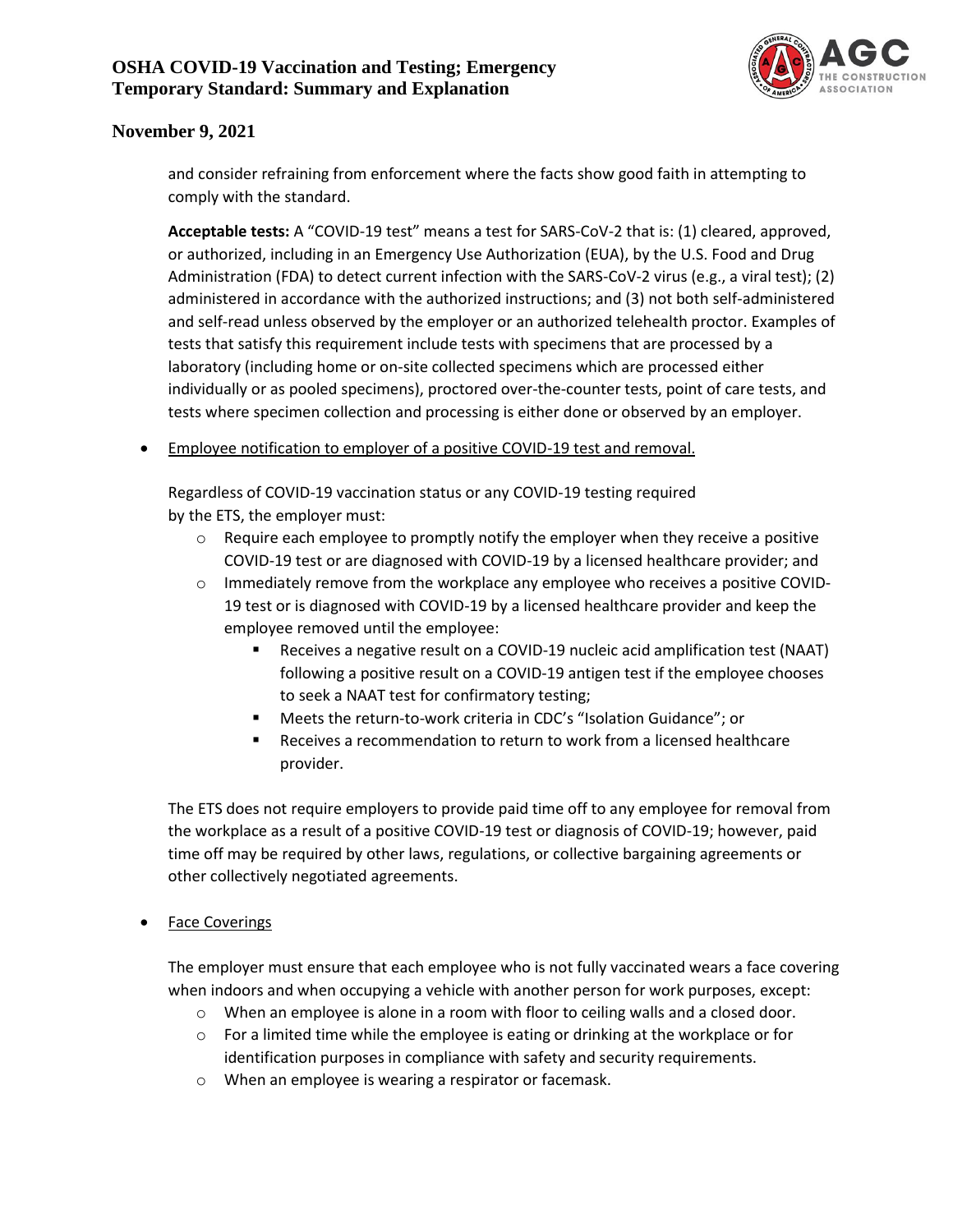

 $\circ$  Where the employer can show that the use of face coverings is infeasible or creates a greater hazard that would excuse compliance with this paragraph (e.g., when it is important to see the employee's mouth for reasons related to their job duties, when the work requires the use of the employee's uncovered mouth, or when the use of a face covering presents a risk of serious injury or death to the employee).

The employer must ensure that any face covering required to be worn by this section:

- o Is worn by the employee to fully cover the employee's nose and mouth; and
- $\circ$  Is replaced when wet, soiled, or damaged (e.g., is ripped, has holes, or has broken ear loops).

The employer must not prevent any employee from voluntarily wearing a face covering or facemask unless the employer can demonstrate that doing so would create a hazard of serious injury or death, such as interfering with the safe operation of equipment.

The employer must permit the employee to wear a respirator instead of a face covering whether required or not. In addition, the employer may provide respirators to the employee, even if not required. In such circumstances, the employer must also comply with the OSHA minirespiratory protection standard (§ 1910.504).

The employer must not prohibit customers or visitors from wearing face coverings. The ETS does not require the employer to pay for any costs associated with face coverings; however, employer payment for face coverings may be required by other laws, regulations, or collective bargaining agreements or other collectively negotiated agreements.

### <span id="page-10-0"></span>• Information provided to employees.

The employer must inform each employee, in a language and at a literacy level the employee understands, about:

- $\circ$  The requirements of this section as well as any employer policies and procedures established to implement this section;
- $\circ$  COVID-19 vaccine efficacy, safety, and the benefits of being vaccinated, by providing the document, "Key Things to Know About COVID-19 Vaccines," available at [https://www.cdc.gov/coronavirus/2019-ncov/vaccines/keythingstoknow.html;](https://www.cdc.gov/coronavirus/2019-ncov/vaccines/keythingstoknow.html)
- o The requirements of 29 CFR 1904.35(b)(1)(iv), which prohibits the employer from discharging or in any manner discriminating against an employee for reporting a workrelated injuries or illness, and section  $11(c)$  of the OSH Act, which prohibits the employer from discriminating against an employee for exercising rights under, or as a result of actions that are required by, this section. Section  $11(c)$  also protects the employee from retaliation for filing an occupational safety or health complaint, reporting a work-related injuries or illness, or otherwise exercising any rights afforded by the OSH Act; and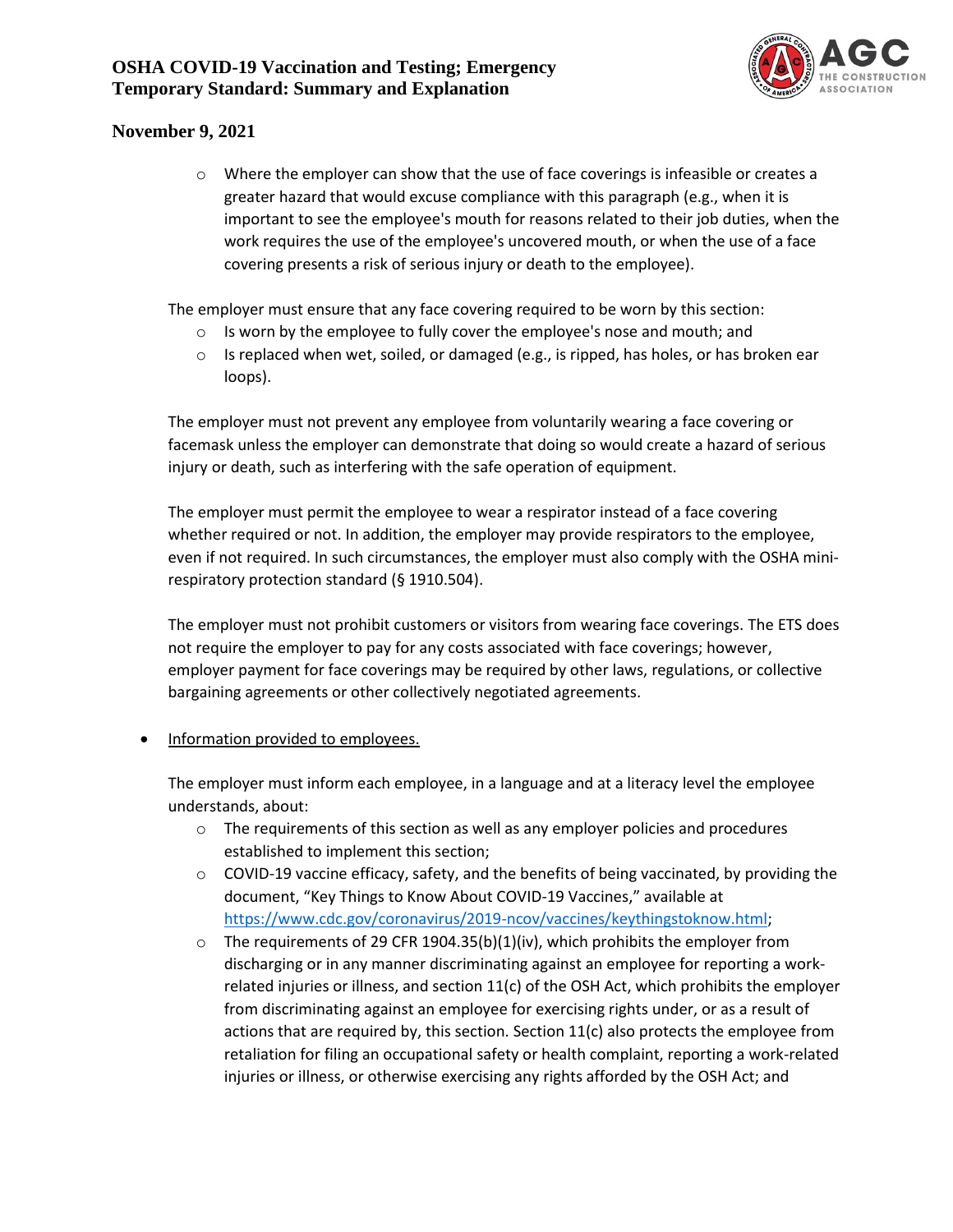

 $\circ$  The prohibitions of 18 U.S.C. 1001 and of section 17(g) of the OSH Act, which provide for criminal penalties associated with knowingly supplying false statements or documentation.

### <span id="page-11-0"></span>• Reporting COVID-19 fatalities and hospitalizations to OSHA.

The employer must report to OSHA:

- $\circ$  Each work-related COVID-19 fatality within 8 hours of the employer learning about the fatality.
- o Each work-related COVID-19 in-patient hospitalization within 24 hours of the employer learning about the in-patient hospitalization.

When reporting COVID-19 fatalities and in-patient hospitalizations to OSHA in accordance with the ETS, the employer must follow the requirements in 29 CFR part 1904.39, except for 29 CFR part 1904.39(a)(1) and (2) and (b)(6).

<span id="page-11-1"></span>• Recording Adverse Reactions to COVID-19 Vaccination on the OSHA 300 Log

According to an OSH[A FAQ](https://www.osha.gov/coronavirus/faqs#collapse-vaccine) specifically related to recordability of adverse reactions to COVID-19 vaccinations, OSHA does not wish to have any appearance of discouraging workers from receiving COVID-19 vaccination, or disincentivizing employers' vaccination efforts. As a result, OSHA will not enforce their recording requirements to require any employers to record worker side effects from COVID-19 vaccination through May 2022. OSHA will reevaluate this position at that time to determine the best course of action moving forward.

<span id="page-11-2"></span>• Availability of records

By the end of the next business day after a request, the employer must make available, for examination and copying, the individual COVID-19 vaccine documentation and any COVID-19 test results for a particular employee to that employee and to anyone having written authorized consent of that employee.

By the end of the next business day after a request by an employee or an employee representative, the employer must make available to the requester the aggregate number of fully vaccinated employees at a workplace along with the total number of employees at that workplace.

The employer must provide to the Assistant Secretary for examination and copying:

- $\circ$  Within 4 business hours of a request, the employer's written policy, and the aggregate numbers fully vaccinated employees at a workplace and the total number of employees; and
- $\circ$  By the end of the next business day after a request, all other records and other documents required to be maintained by the ETS.